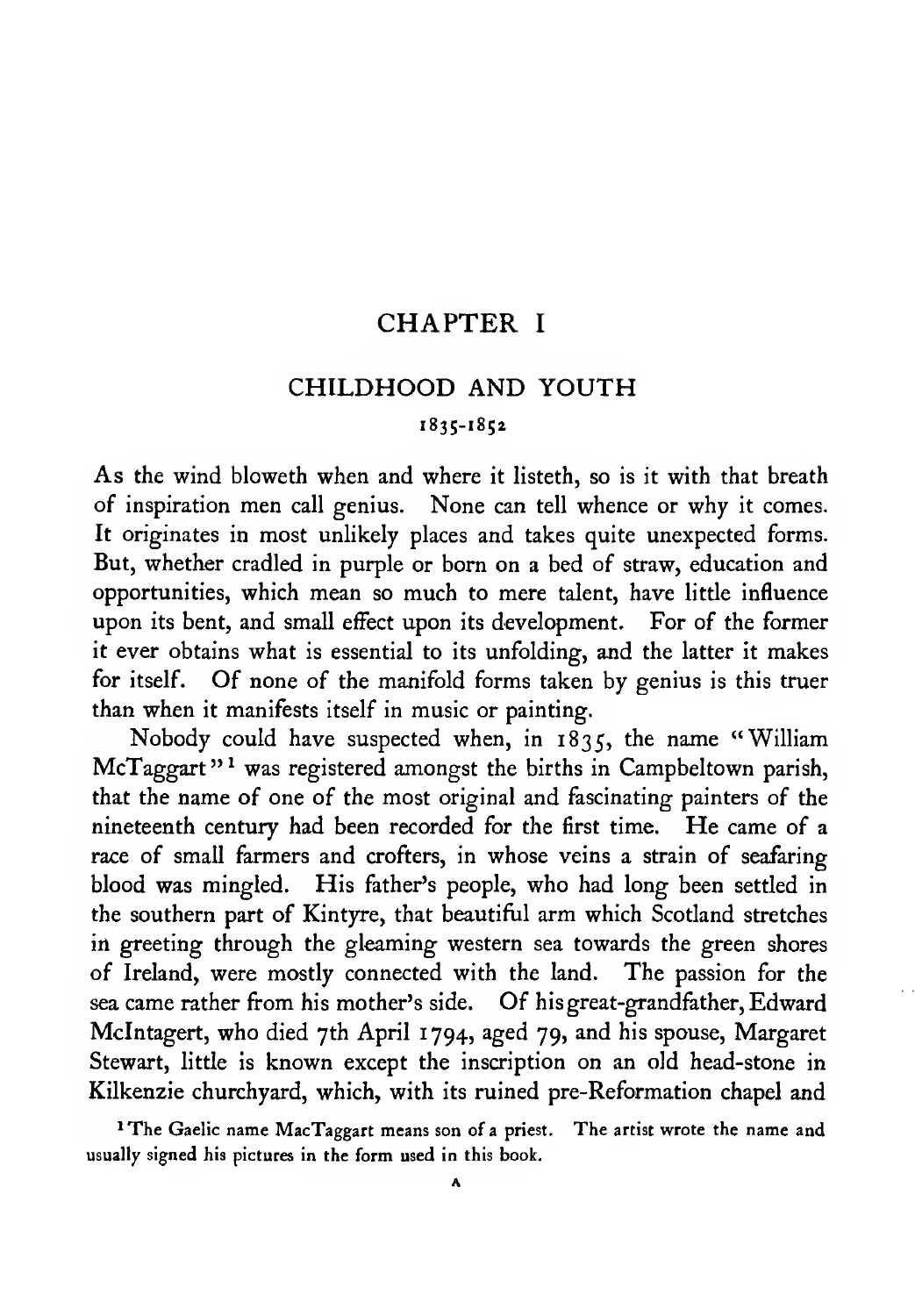### <sup>2</sup> WILLIAM McTAGGART

broken tombs of Highland chiefs and shepherds, occupies <sup>a</sup> grassy knoll on the northern edge of the Laggan of Kintyre. But Edward's son, Archibald, lived at Longisle, <sup>a</sup> little farm with <sup>a</sup> cottage nestling amongst <sup>a</sup> bouquet of thin trees on <sup>a</sup> burn-side, some three miles from Campbeltown on the South-End Road, and his son Dugald, the artist's father, at Aros, <sup>a</sup> holding on the moss between Campbeltown and Machrihanish. To Longisle in 1830, <sup>a</sup> year or two before he settled at Aros, Dugald McTaggart took home <sup>a</sup> bride. Barbra Brodie belonged to the same worthy class as her husband ; but in her pedigree there are one or two points which suggest interesting, if inconclusive, speculation.

The story of this family is best told, perhaps, by summarising the account given in "The Brolochans of Cantyre," a MSS. sketch written many years ago by the late Neil Brodie of Halifax, Nova Scotia. According to this, the first of the Brolochans in the district were two brothers, who emigrated from Ulster in the reign of Queen Anne. Neil settled in the Laggan, William up the west shore, where he prospered, he and his descendants for three generations farming Barr Uachdaraich, in Upper Barr. "Neil, son and successor of the first William, was born in the year 1711. His wife's name was McMurrich, sister of the piper-poet who composed the famous song ' The Campbells are coming ' when Argyll and his men were on their way to oppose Charles Edward in 1745. This Neil and his wife had that industry and thrift strongly characterising them which have been seen as a family trait in a few of their posterity in our own day. NiaU and his wife McMurrich had two sons, William and Duncan. William received a better education than was common there at that time, and his father got <sup>a</sup> schooner built, in which William was to trade to and fro between Cantyre and Donegal. . . . William was forty-one when, long after his father's death, his aged mother still living in the family, he married Barbara, an excellent and intelligent young woman, the daughter of Duncan McDougall, the religious poet of Cantyre, who died about the end of last century (eighteenth)." Dugald McTaggart's wife was the fifth child in their family of four sons and four daughters.

At the time Dugald McTaggart migrated from his father's house, the tract of flat country which lies between Campbeltown Loch and Machrihanish Bay was less extensively cultivated than it now is. Peat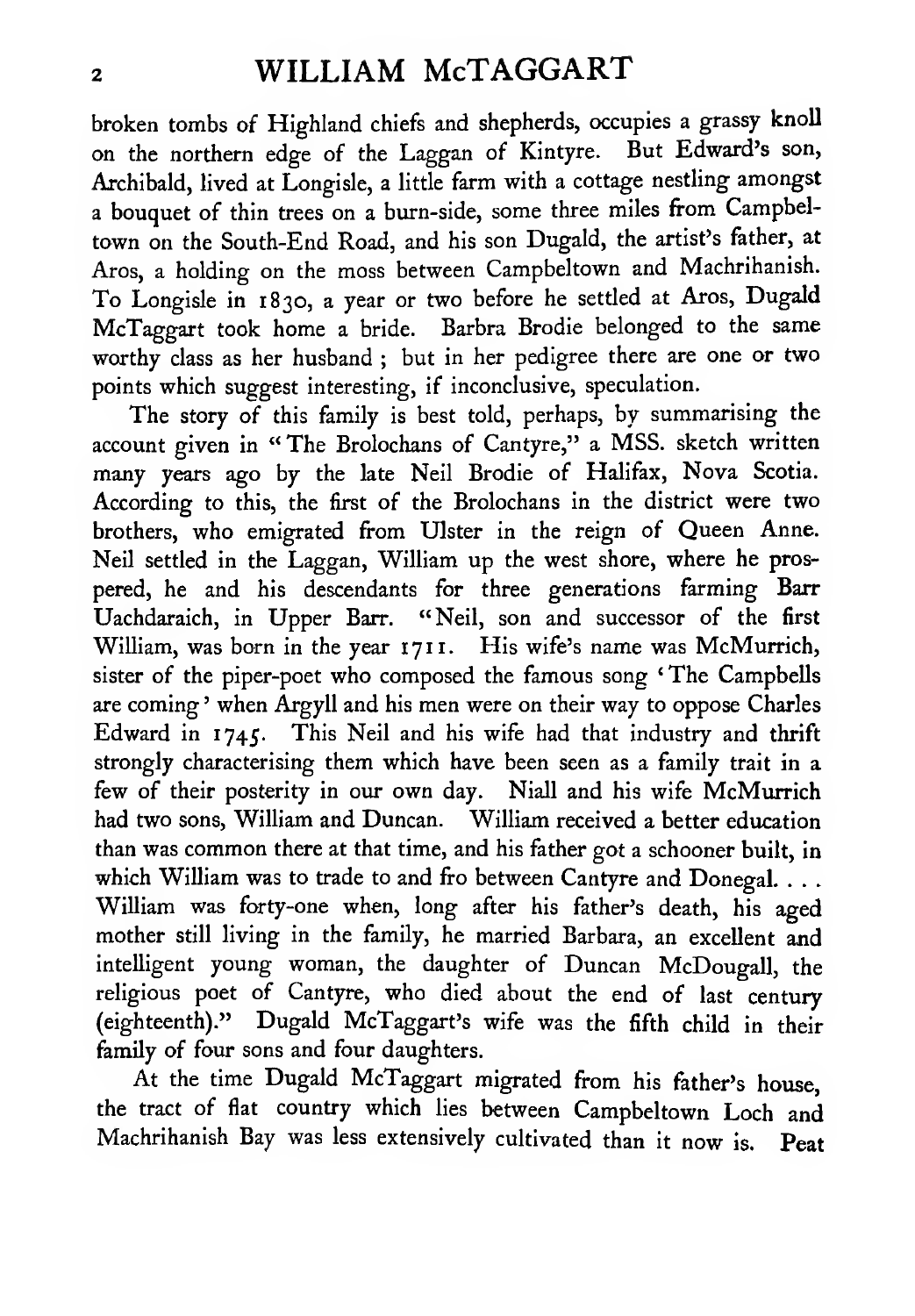mosses occupied much of its gently rolling surface, but reclamation was in progress, and the small farmers and cotters, whose homesteads gave a human touch to the somewhat bare and barren expanse, were slowly and laboriously adding to the arable lands. Near the centre of this plain, about mid-way between the heather-clad hills which rise to the north and the green hills which lie along its southern verge, but nearer the loch than the sea, the cottage in which the artist was born stands on a green knowe above a burn. From the door one commands a wide and airy prospect; but although the thunder of the Atlantic, breaking on the sands of Machrihanish, can be heard on stormy days, the sea itself lies out of sight below the long chain of sand-hills which bounds the western horizon. In addition to corn and potatoes, lint or flax was grown in the Laggan, and (the manufacture of linen being a local industry then) formed the most easily marketable part of the cotters' crop. It was not easy, however, for even the hardworking and thrifty to win a livelihood from a few acres, and Dugald McTaggart, who, aided by his wife, was both, added to the meagre income derived from his holding by leasing a stretch of moss on which, with the occasional help of hired labour, he dug and prepared peats for sale to the distilleries in Campbeltown, where they were used in the preparation of the malt. He was <sup>a</sup> singularly silent man, and something of a dreamer <sup>I</sup> fancy ; but one who had thought deeply and for himself on the true relationship of things. His wife was of a more practical and vigorous temperament. A good manager and <sup>a</sup> strict disciplinarian, she conducted her household affairs with wisdom and economy, and won the respect and affection of her children. Both parents were deeply religious, and were touched with the fervour which issued in the Disruption of 1843. If one substitutes the Gaelic<sup>1</sup> for Lowland Scots and the open and treeless Laggan of Kintyre for the tree-fringed fields and wooded riversides of Ayrshire, one has, <sup>I</sup> have often thought, in the circumstances and atmosphere of Dugald McTaggart's home an environment which in many essential respects resembles that of Robert Burns's father's house, as the poet describes it in "The Cotter's Saturday Night." During the ten years they lived at Longisle and Aros, four sons and one daughter were born to them, and subsequently another son and two more daughters

'The father and mother spoke both Gaelic and English; the children knew both, but usually spoke English.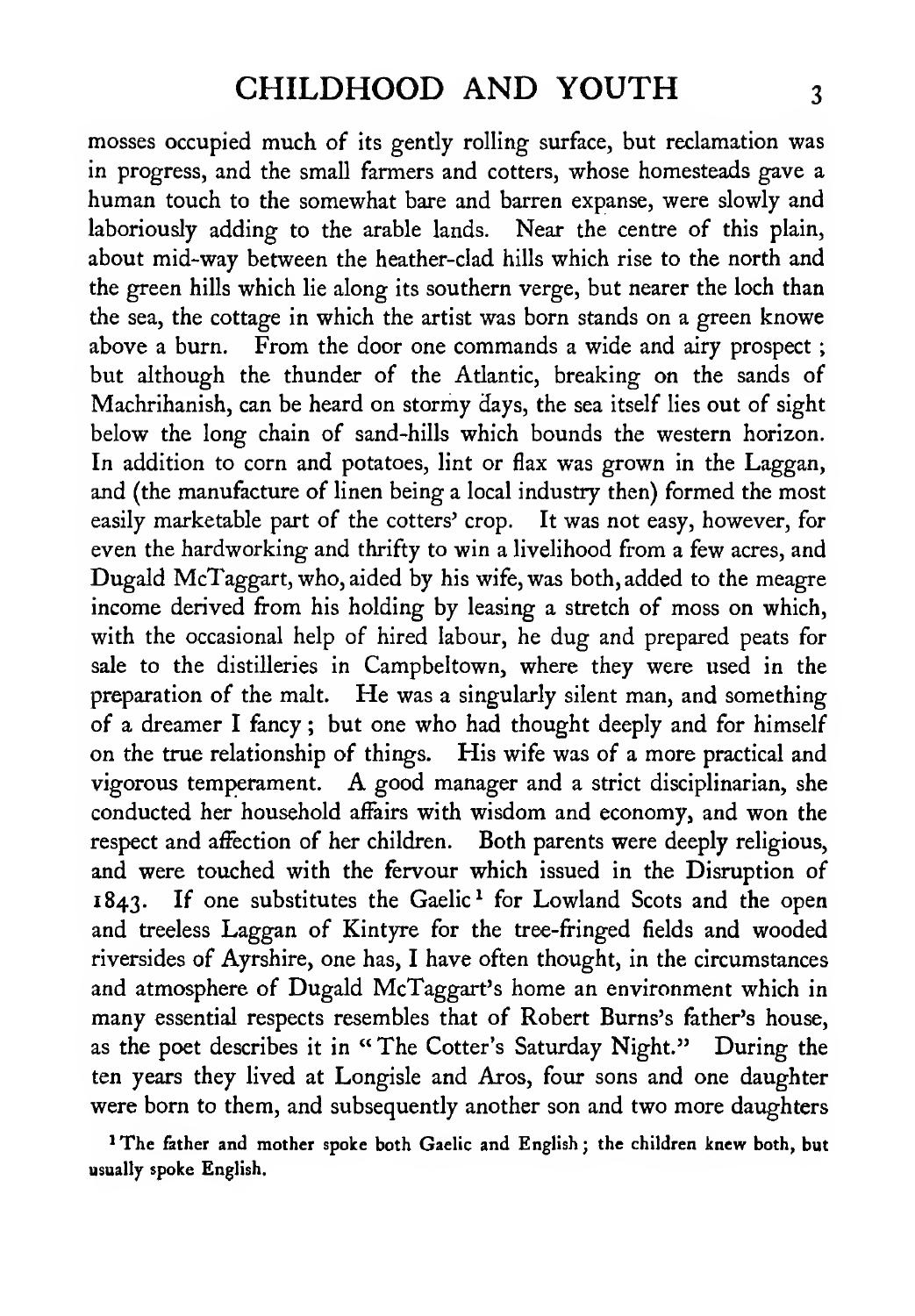were added to the family. The third son, who was born at Aros on 25th October 1835, and was christened William, after his maternal grandfather, the skipper and owner of the trading schooner already mentioned, is the subject of this biography.

From the first he was <sup>a</sup> healthy and stirring boy, and, when no more than four years old, he was sent with his older brothers, and to free his mother's hands more probably than for education, to <sup>a</sup> little school, some three-quarters of <sup>a</sup> mile distant, at the clachan, which clustered round the Lintmill—as the linen factory, now disused, was called—on the Campbeltown-Machrihanish road. But Aros was not much longer to be his home. For reasons which are somewhat obscure, but probably because the rent was raised beyond what the croft could stand by the Duke of Argyll's factor, who bore the reputation of 'a hard man,' or because the land was wanted to form part of <sup>a</sup> larger farm, Dugald McTaggart had either to leave or was evicted.<sup>1</sup> He removed to The Flush, a holding then tenanted by <sup>a</sup> relative, about a mile and a half nearer Campbeltown. But here again troubles gathered round him, and, turned out of the cottage he had built with his own hands, he took his family and his belongings into the town. From there he continued to work the peats on Aros Moss, and with the horse and cart, saved from the croft, undertook carting in the neighbourhood. In these ways, soon added to by the earnings of his older sons, he managed to make a living which sufficed, with strict economy, for the pressing needs of his increasing family.

In Campbeltown, where they lived in Rowat's Close, on the site now occupied by Fleming's Land, near the top of the Main Street, William was sent to a school kept by one McNaught. A 'stickit-minister,' as not <sup>a</sup> few Scottish schoolmasters were, this dominie, who was known as ' Gloomy ' and wore the knee breeches in fashion with <sup>a</sup> previous generation, possessed considerable learning and great character. Like most other boys who become artists in later life, McTaggart is said to have drawn precociously well. At all events he was caught, slate-pencil in hand, making <sup>a</sup> graphic, if necessarily rude, sketch of his teacher applauding the cock-fighting which took place at school once <sup>a</sup> year. Strange to

<sup>1</sup>The croft now forms part of the farm of Aros, and the cottage in which the McTaggarts lived is used as one of the cot-houses.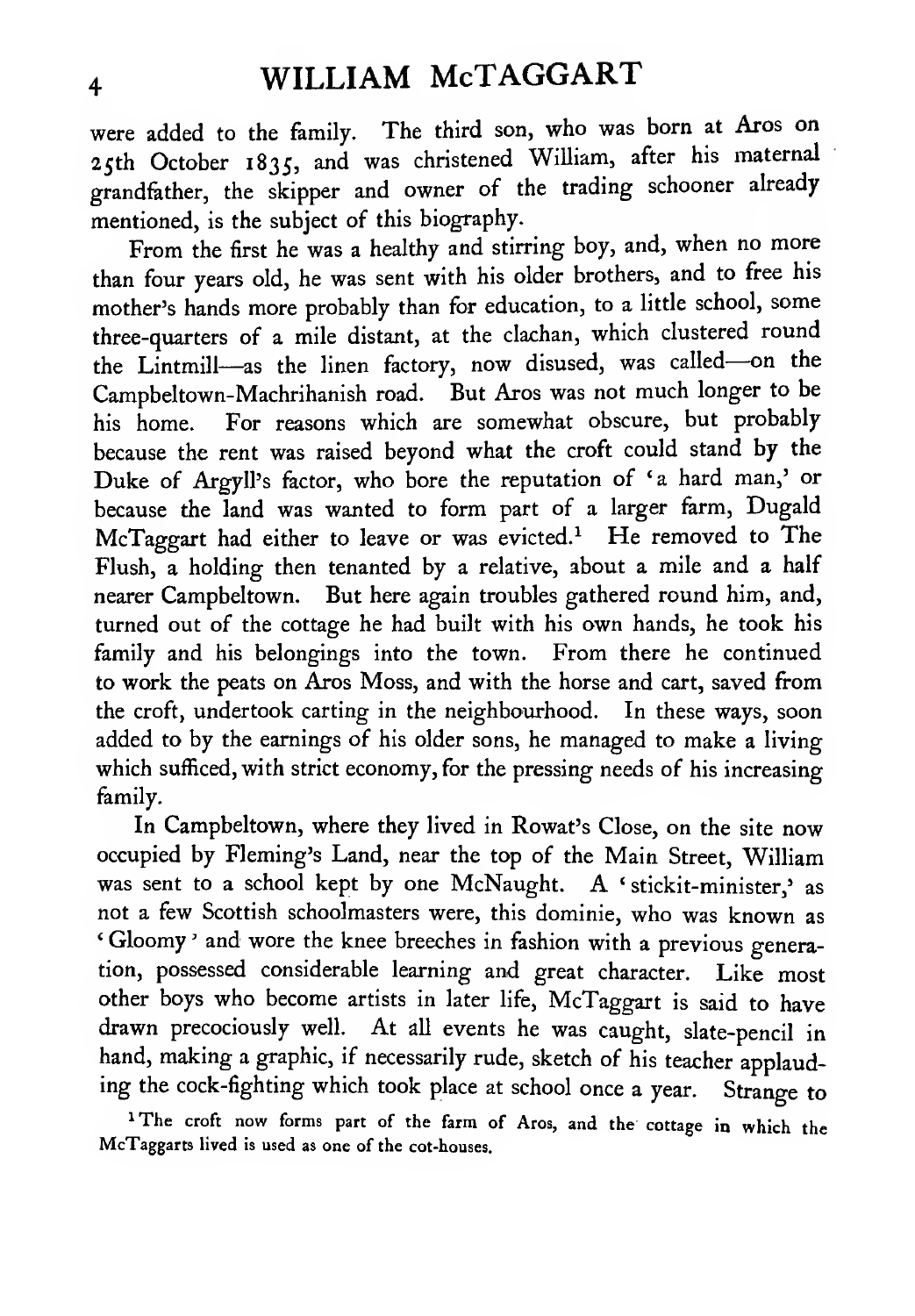say, he was not thrashed. On leaving McNaught's, he went to <sup>a</sup> school originally founded by the Society for the Promotion of Christian Knowledge, where under the master, Mr. Daniel Morrison, he proved an apt pupil, and received a sound elementary education, which included a smattering of Latin. An old schoolfellow describes him as fond of fun and full of energy and the spirit of adventure—<sup>a</sup> ' throwther ' boy, but of the right stuff. He took part in the bickers between the town lads and those of Dalintober, on the other side of the Mussel-ebb, the upper part of the loch, now filled in ; he had no doubt his own private quarrels, for he was quick tempered and not to be put upon ; he tramped the countryside with his companions ; and, having taken to the sea as to his native element, had many a fine sail in boats, not always borrowed with the permission of their owners. But even then the quiet beauty of the little sea loch—with its dancing waters and embosoming hills, and the significant picturesqueness of the little white town at its head, where the herring-boats lay at anchor or clustered round the quay, and the tall poles for drying nets vied with the steeples in height—had commenced to steal into his soul. When over seventy he told me that he remembered as clearly as if it had been but yesterday, how he, then little more than a child, had been moved when he saw for the first time, from the rising ground to the south, the loch spread out below him, with Kilbrannan Sound and the Arran hills beyond, and the fishing fleet going out. Truly he could have said with Constable that his own parish, half seaboard and half landward, had made him an artist ; and, like Constable, he repaid the debt with love.

After some occasional employment as a summer herd, McTaggart became bound for four years as an apprentice apothecary in the dispensary of Dr. Buchanan, the leading medical practitioner in the town.<sup>1</sup> He was in his thirteenth year, and his wages to begin with were half-a-crown a week and his dinner on Sundays. The doctor was not long in discovering that the new boy was exceptionally bright and intelligent, and, taking a warm interest in him, proved a wise counsellor and a kind friend. This was fortunate in every way. Association with <sup>a</sup> man of education

<sup>1</sup> The dispensary was situated at No. 9 Long Row, at the corner of Burnside Street. These premises are now occupied by <sup>a</sup> firm of painters and decorators, who also sell artists' materials.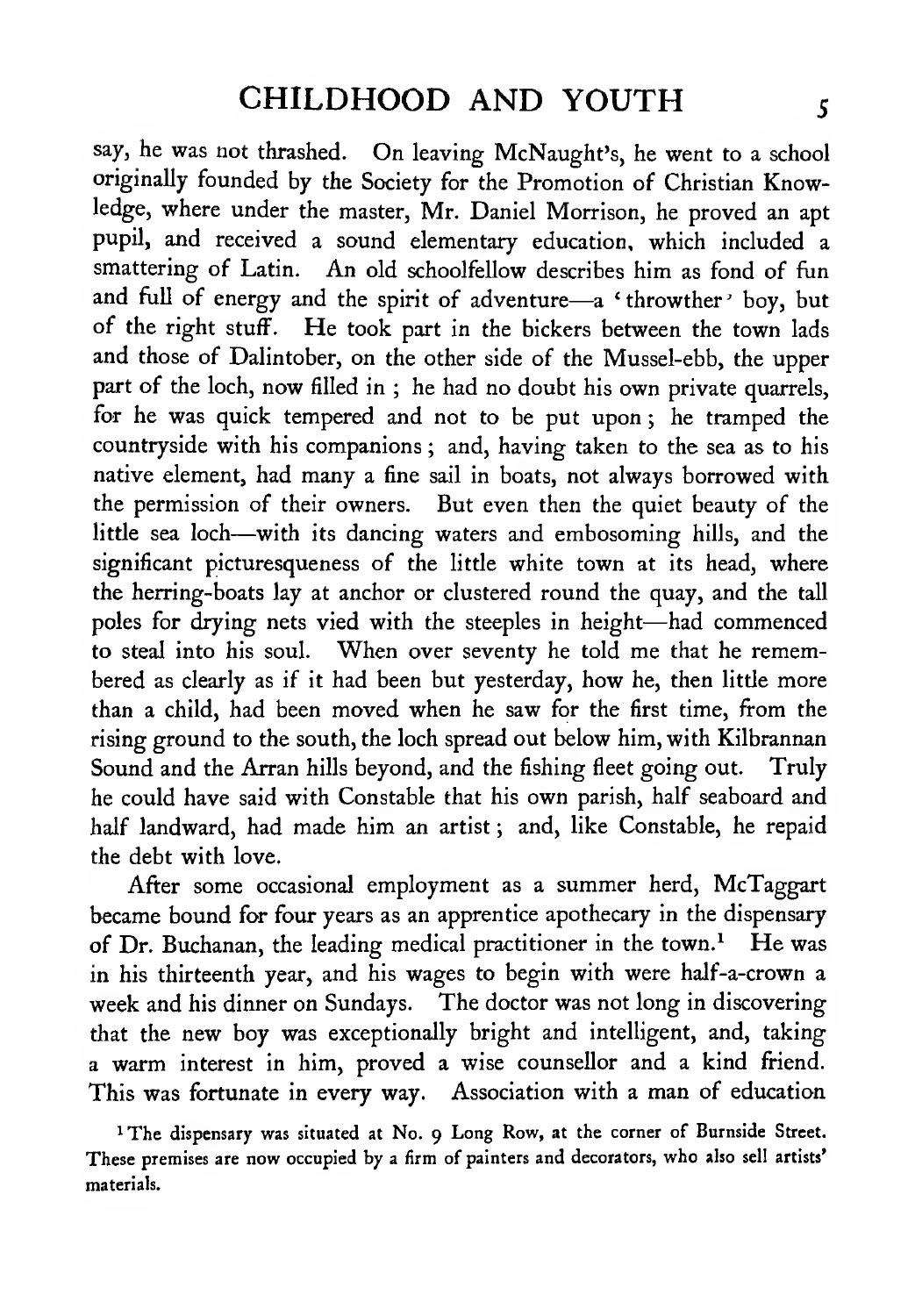# <sup>6</sup> WILLIAM McTAGGART

and knowledge of the world brought the youth into touch with <sup>a</sup> broader and more liberal kind of culture than was possible in his own home, with its deeply religious but rather austere ideals. It tended to widen his horizon and liberalise his mind ; and it gave him more confidence to follow the promptings of his own awakening artistic instincts. Encouraged by his master, who placed his own library at his disposal, McTaggart, at first half shamefacedly and then with real delight, read Shakespeare, Cervantes, and Scott and other masters of romance. He also went on with Latin, studied Fife's 'Anatomy' and other medical books, and carefully improved his penmanship until he wrote a very good hand. As his duties consisted in receiving messages for the Doctor or informing callers when he could be seen, and in dispensing, he was not constandy employed, and had considerable time to devote to drawing, which had become <sup>a</sup> passion. He wanted to be <sup>a</sup> painter, though he did not know how to set about it. Before this, however, he had attempted modelling, and had practised carving until he was capable of making <sup>a</sup> very fair shot at a figure in wood ; and these preliminary experiments had helped to train both eye and hand. He now made surreptitious portraits of patients waiting, sketched local characters, and induced friends to sit to him. Even his earliest portraits, executed in pencil or crayon, seem to have been excellent likenesses. They were regarded by those who saw them with something approaching wonder <sup>I</sup> am told, <sup>a</sup> drawing of <sup>a</sup> blind man, an uncle of my informant, being considered particularly remarkable. To the budding artist they must have been even more surprising. So far removed was he from all art influences and effort that for a short time, having the idea that any portraits he had seen were in some way the result of daguerreotype, he cherished the illusion that he himself had discovered the way to make portraits direct from personal observation. Before long, however, he found that portrait painting was not the new thing he had imagined. Through Dr. Buchanan, who sympathised with these aspirations, he was shown portraits by Graham-Gilbert, Macnee and other Scottish artists, in the possession of well-to-do families in the neighbourhood ; but neither then nor later did any of the rich people of his native place show tangible token of any real interest in his career. Sight of these portraits, no doubt, stimulated his ambition, as it increased his knowledge, and during the rest of the time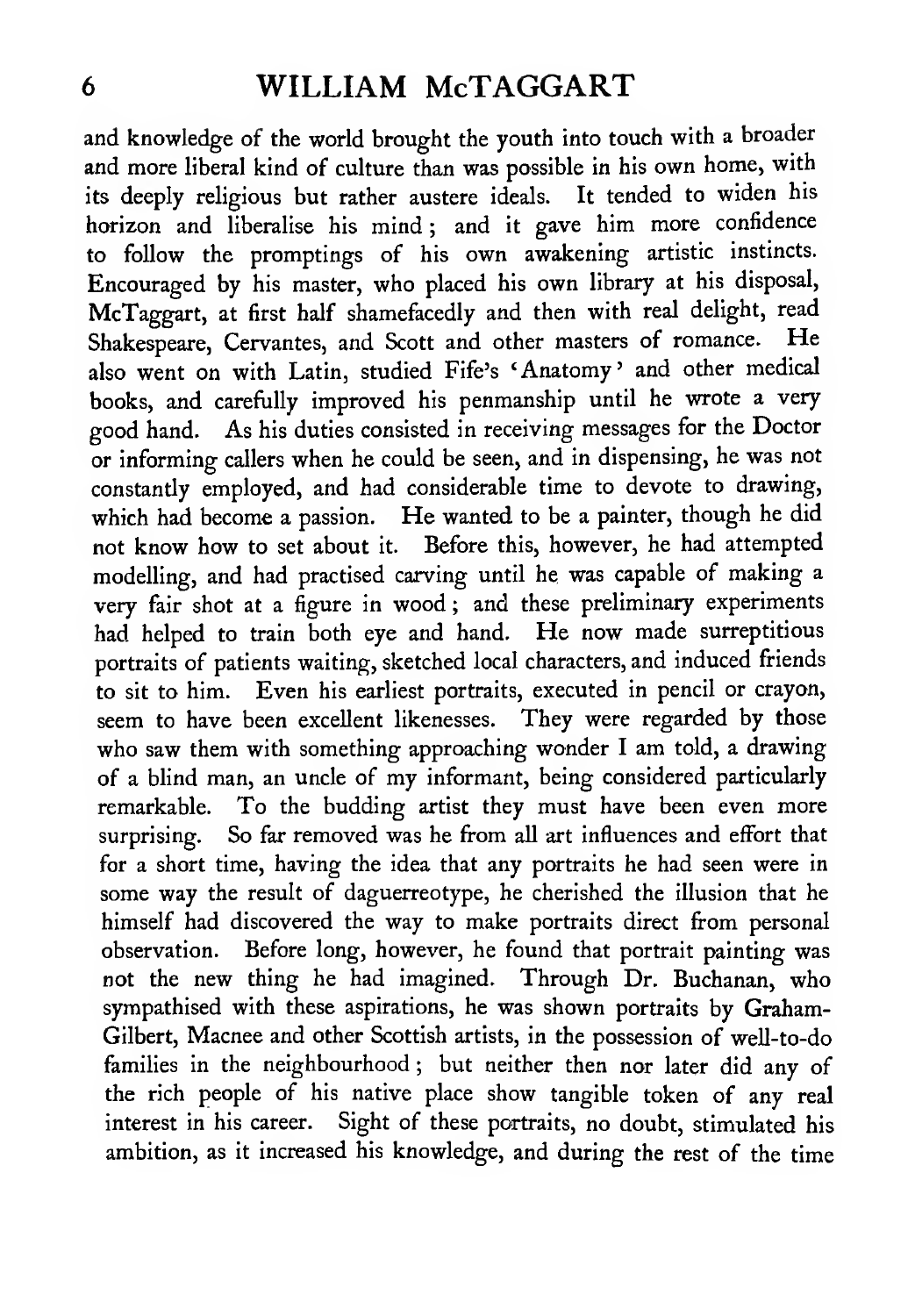he remained in Campbeltown, he produced many portraits in crayon, water-colour or oil, receiving for them sums varying from 10s. 6d. to  $\mathcal{L}_3$ , the latter for kit-cat portraits in oil. Meanwhile his desire to be an artist had crystallised, and had been openly avowed. As was not unnatural, his parents were opposed to it. To them an artist's career was <sup>a</sup> venture into regions unknown and dark, and the old Scottish distrust of "the things of sight and sense" made them fearful of its influence upon their son's moral welfare. The Free Church minister who contemptuously dismissed painting as 'a dravelin' trade,' spoke to his mother of art as vanity and even wickedness, and pointed to its connection with the Church of Rome, which had dragged Italy down until it was a land of fiddlers and painters and such like irreligious folk. McTaggart, whose determinations to be an artist had at that time only one possible rival—<sup>a</sup> half-formed wish to be <sup>a</sup> missionary in the foreign field—never quite forgave the cloth for the interference of this probably devout, but certainly narrow-minded, representative. But he had been born a painter, and a painter he would be. Undeterred by the affectionate doubts and fears of his own people and the wise headshakings of friends, who smiled at his youthful enthusiasm and prophesied failure, he decided to leave Campbeltown, at the conclusion of his apprenticeship, to pursue his art studies. The spirit in which he approached this departure from the traditions of his family, and the conventions of the community in which he had been reared, is revealed in a letter written at this time (15th January 1852) to his eldest brother, then resident in Glasgow. It begins with a reference to a proposal which had evidendy been made, that he should try to obtain a situation in a chemist's shop, and devote only his leisure to study.

" <sup>I</sup> don't think that an apothecary would give me any time for myself, but <sup>I</sup> will try. As to patronage, <sup>I</sup> have not the least doubt but what <sup>I</sup> will get some portraits to execute among the Campbeltown young men that are in Glasgow. There is one or two bespoke, and as soon as my portraits are seen the rest will be wanting theirs done also—no doubt they will give the job to me before they will give it to <sup>a</sup> Glasgow artist, as they charge enormously. I don't think it will be so dreadfully difficult to get work for <sup>a</sup> few months. <sup>I</sup> am not very particular, if <sup>I</sup> have time and a few shillings a week. <sup>I</sup> think <sup>I</sup> will be out [of his apprenticeship]